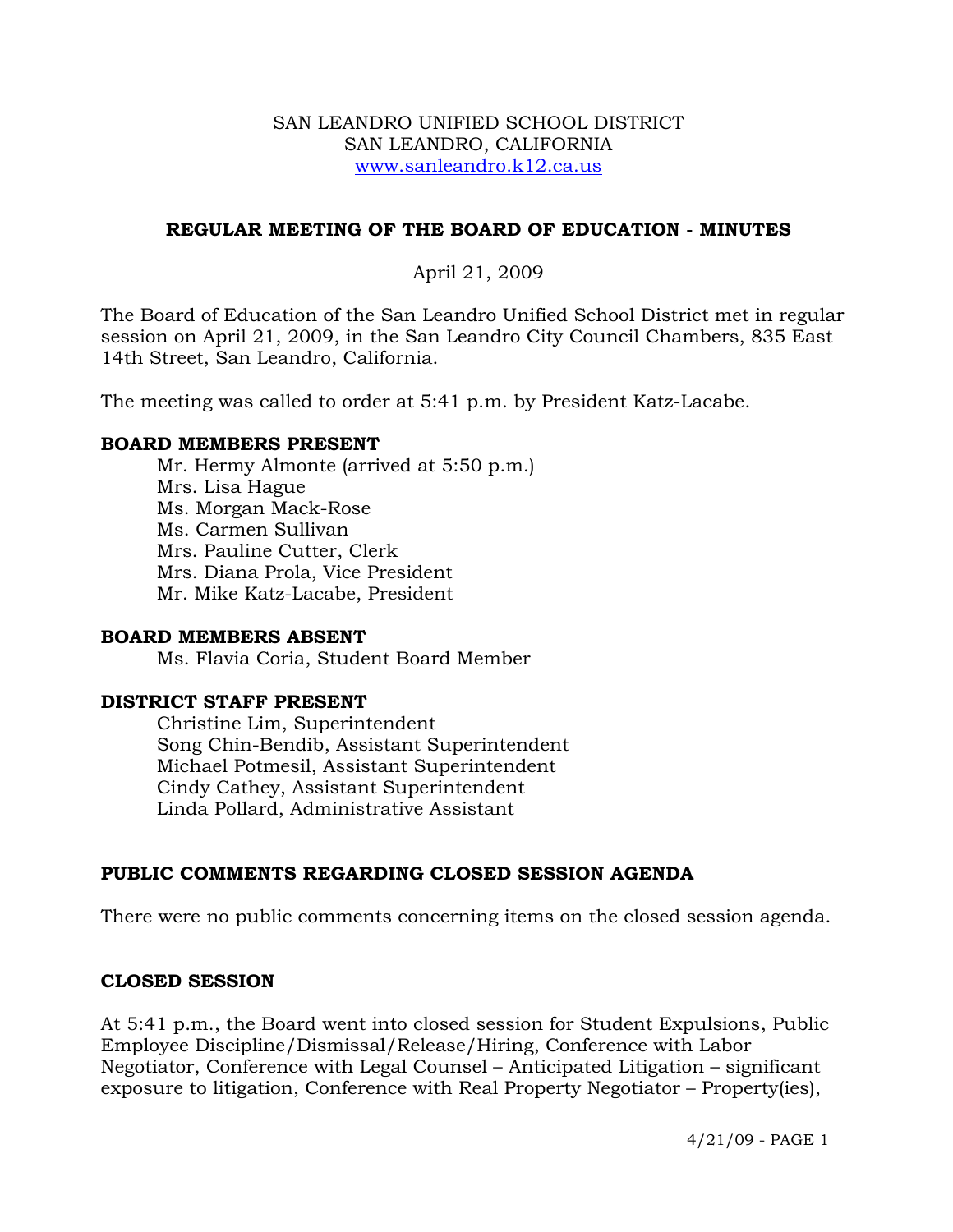Conference with Legal Counsel – Existing Litigation and Tort Claims – 1 case pursuant to Education Code Section 35146 and 48918(c), Government Code Sections 54957, 54957.6, 54956.(b), 54956.8, 54956.9 and 54956. The closed session was adjourned at 7:00 p.m.

The Board returned to open session at 7:04 p.m. with the Pledge of Allegiance to the Flag. President Katz-Lacabe said the Board had been in closed session where the following action was taken:

- On a motion made by Mrs. Prola and seconded by Ms. Sullivan, the Board withdrew/rescinded the Statement of Charges and authorized the re-filing of a new Statement of Charges for certificated employee PSL #2855 by a 7-0 vote.
- On a motion made by Ms. Sullivan and seconded by Mrs. Prola, the Board rejected Liability Claim #415189 by a 7-0 vote.

# **APPROVAL OF AGENDA**

On a motion made by Mrs. Cutter and seconded by Mrs. Hague, the Board approved the agenda for the regular meeting of April 21, 2009, by a 7-0 vote.

# **PRESENTATIONS**

\* Certificates of Commendation were presented to the winners of the California State Distribution Education Clubs of America (DECA) Conference, March 5-8, 2009:

Eden Area Regional Occupation Program (EAROP) Marketing Education and Academy for Business and Finance:

- Victor Holanda, 1<sup>st</sup> Place in Entrepreneurship
- Liz Escobar, 2nd Place, in Entrepreneurship

State Top 8 Overall:

- Chelsea Johnston, Accounting, EAROP Marketing Education
- Magdelano Meraz, Apparel and Accessories, EAROP Marketing Education
- David Flores, Food Marketing, Academy for Business and Finance
- Gaby Chavez, Entrepreneurship Franchise, EAROP Marking Education
- Brian Lee, Entrepreneurship Franchise, Academy for Business and Finance
- Robert Crayton, Entrepreneurship Franchise, EAROP Marketing Education
- Christian Francisco, Entrepreneurship Franchise, EAROP Marketing Education
- Ron Cannon, Abby Lagasca and Jamie Hyunh, Marking Research,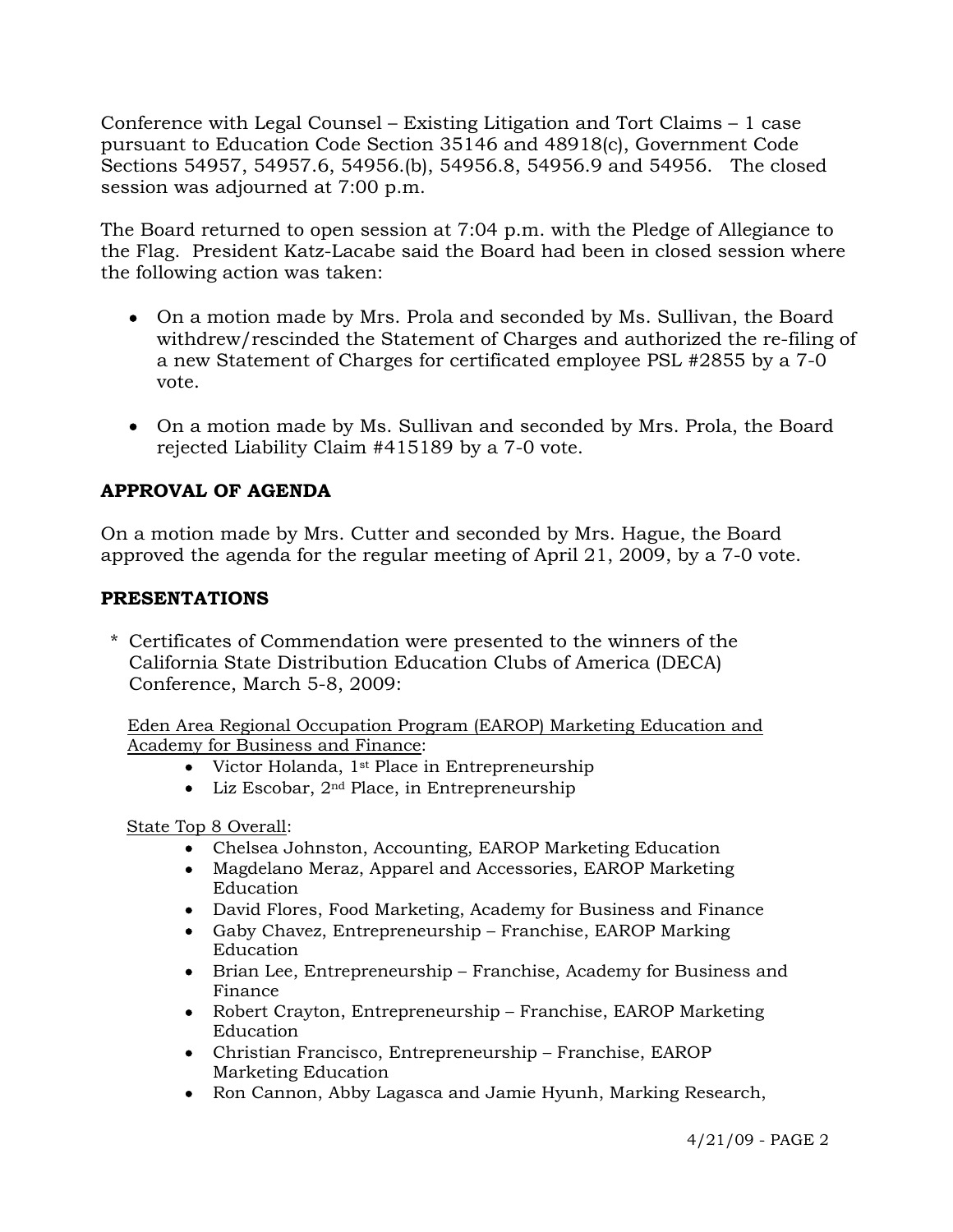Academy for Business and Finance

- Maellene Delos Santos, Johana Palomares and Taj Simnmons, Marketing Research, Academy for Business and Finance
- Ashley Getti and Belen Ponce-Romos, Community Service, Academy for Business and Finance

Top Marks in their Individual Series Role Plays:

- Delana Truong Quick Serve Marketing 1st Place Role Play
- Danae Pratt Hotel and Lodging Management Top 8 Role Play
- Angel Alcantar Marketing Management Top 8 Role Play
- \* The staff of Educational Services presented the District's Academic Plan for the Bilingual Program. Assistant Superintendent Cindy Cathey was joined by Felipe Ibarra, Assistant Director Categorical Programs, Judith Cameron, Director, Curriculum and Instruction, and Daniel Chaja, Assistant Director, Research and Program Evaluation who shared state and district history of bilingual education, district compliance requirements, current program configurations, the academic performance of students in the program, challenges faced by the program, and the District's next steps.

 The Board thanked staff for the informative presentation. Questions raised by the Board were addressed by the presenters. The principals of Bilingual Programs from Jefferson, Washington, and Wilson Elementary Schools were also present to answer any site specific questions.

\* Adult School Principal Susanne Wong presented an overview of Adult School programs, students and services. She described the apportionment reductions in response to the Governor's Budget of 15.4% cuts for this year and the 4.5% cuts to next year. She also described the impacts of these reductions and the continuing need to maintain all adult school funds in response to the local economic needs to K12 support for concurrent twelfth grade students at San Leandro and Lincoln High Schools, provide literacy and parenting classes, active senior classes, GED/High School Diploma, and career technical training for residents of our community who need to re-enter the workforce.

#### **PUBLIC TESTIMONY ON NON-AGENDA ITEMS**

• Lana Bedard, Brenda Rohrer, Bob Reilly, Dale Gregory, Jose R. Plascencia, Judy Square, Cathy Gample, Edward Carbillo, Myrna Waal, and Brizia Corrales addressed the Board in support of the San Leandro Adult School, the programs they offer, and benefits to non-English speaking citizens. They urged the Board to not further reduce program cutbacks. In addition, letters of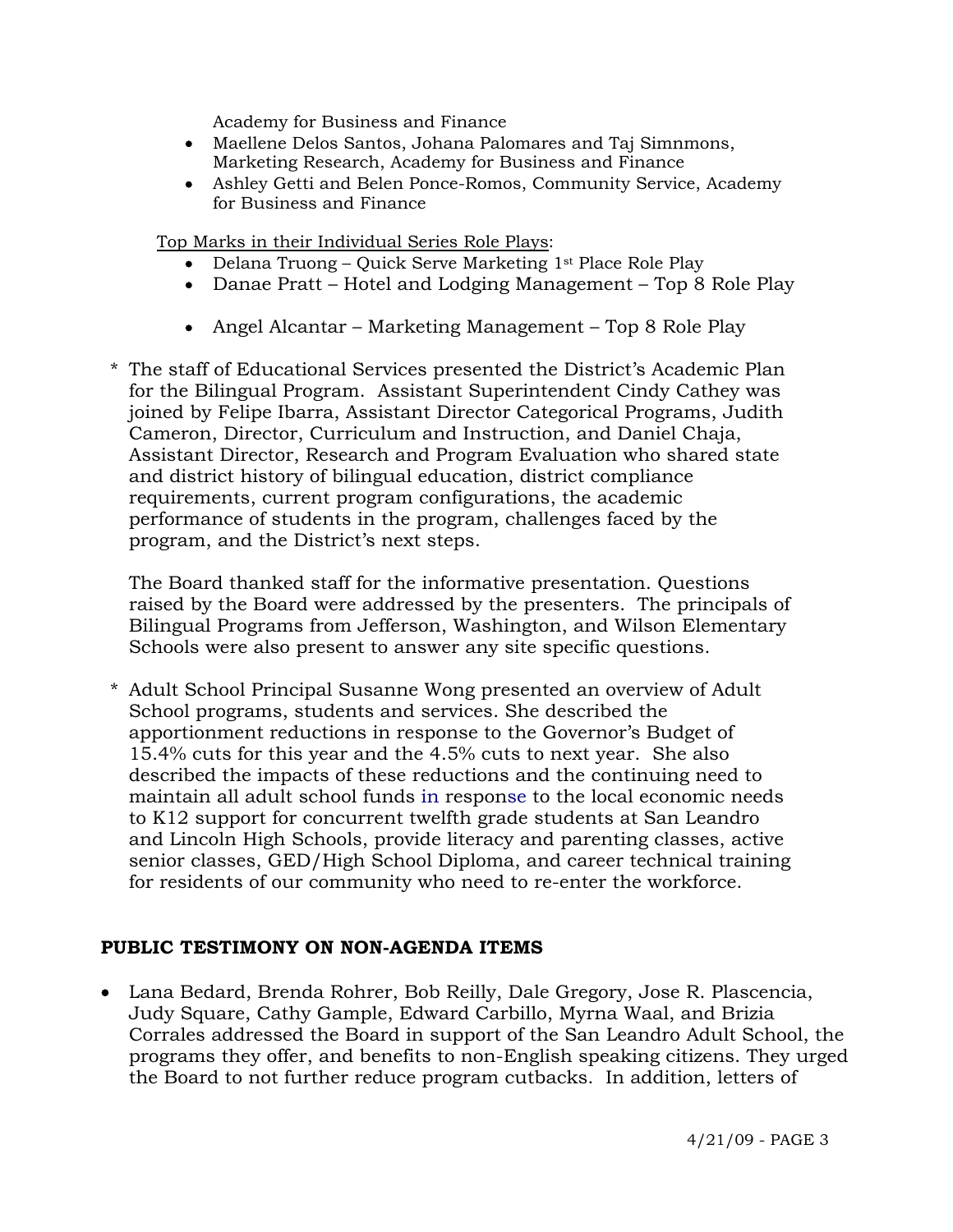support from students enrolled in English as a Second Language courses were presented.

Susan Criswell and Louie Despeaux of Senior Services from the City of San Leandro provided information regarding the partnership shared between the City and the San Leandro Adult School to expand services for seniors to stay active, enhance quality of life, and build a sense of belonging and community.

• Juan Martinez addressed the Board in support of bilingual education. His daughter, a 4th grade student in the District, read a statement in Spanish illustrating the difficulty non English- speaking students' face when they are enrolled in English-only classes.

The Board took a break 9:17 p.m. and returned to open session at 9:30 p.m.

# **PUBLIC HEARINGS**

A public hearing was conducted regarding the San Leandro Teachers' Association Initial Proposals to the San Leandro Unified School District.

The Board of Education acknowledges receipt of the San Leandro Teachers' Association Initial Proposal for a new Collective Bargaining Agreement. The Board is required to conduct a "sunshine" process and hold a public hearing in an open session of the Board of Education. This was the second and final public hearing. By conducting a public hearing on a regularly scheduled Board meeting, the District will have met the requirement under Government Code 3547.

On a motion made by Mrs. Cutter and seconded by Mrs. Prola, the Board opened the public hearing regarding the San Leandro Teachers' Association (SLTA) Initial Proposals to the San Leandro Unified School District by a 7-0 vote.

No comments were received from the audience.

On a motion made by Mrs. Prola and seconded by Mrs. Cutter, the Board closed the public hearing regarding the San Leandro Teachers' Association (SLTA) Initial Proposals to the San Leandro Unified School District by 7-0 vote.

#### **ACTION ITEMS**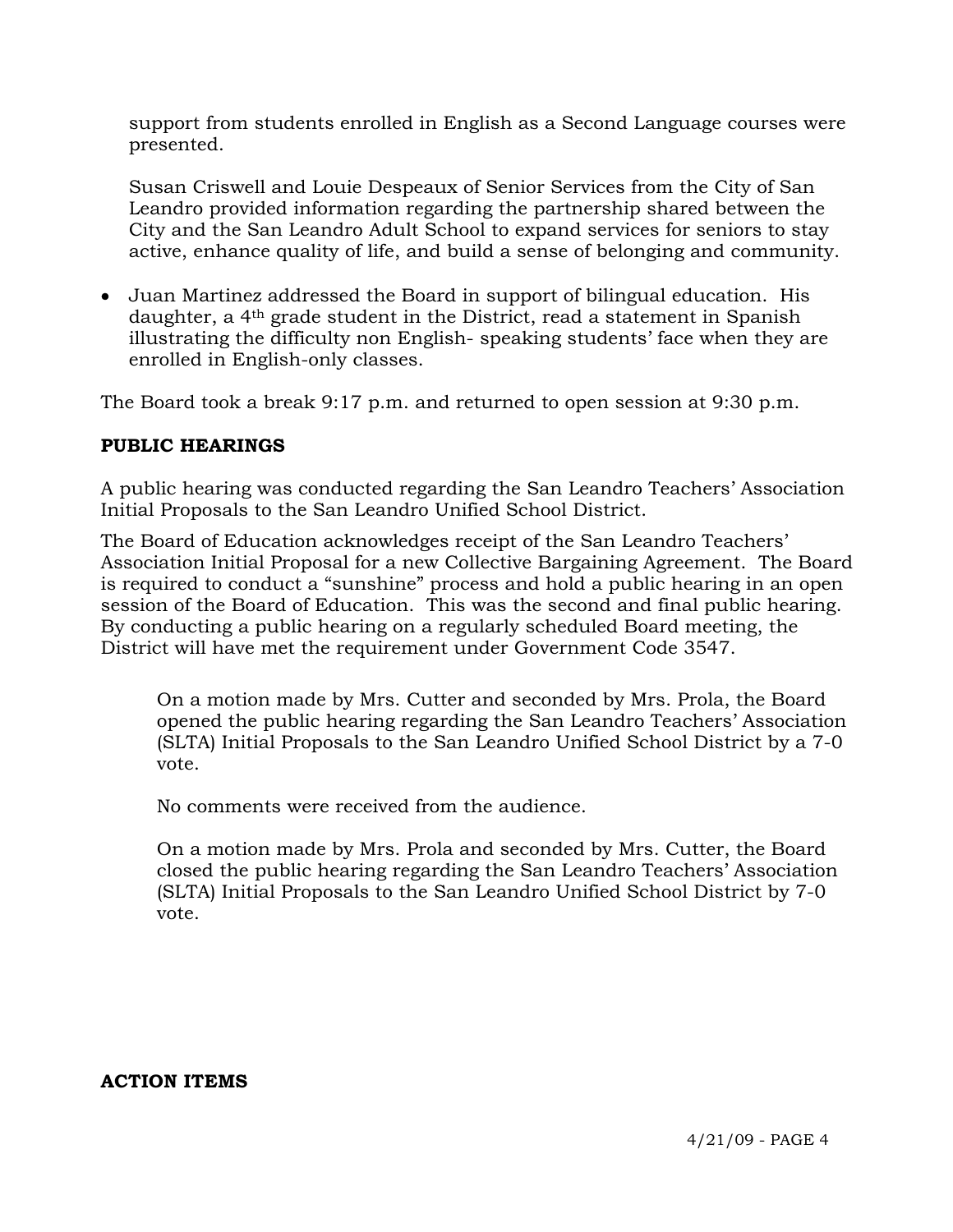These items are presented for action at this time. Some may have been reviewed at a previous meeting.

# Human Resources

2.1-A San Leandro Teachers' Association (SLTA) Initial Proposals to the San Leandro Unified School District

> On a motion made by Ms. Mack-Rose and seconded by Ms. Sullivan, the Board accepted the San Leandro Teachers' Association (SLTA) Initial Proposals to the San Leandro Unified School District by a 7-0 vote.

# **PUBLIC HEARING**

A public hearing was conducted regarding the Teamsters Union Local No. 856/Alameda Building Trades Council Initial Proposals for a successor agreement to the San Leandro Unified School District.

The Board of Education acknowledges receipt of the Teamsters Union Local No. 856/Alameda Building Trades Council's Initial Proposals for a successor agreement. The Board is required to conduct a "sunshine" process and hold a public hearing in an open session of the Board of Education. This was the second and final public hearing. By conducting a public hearing on a regularly scheduled Board meeting, the District will have met the requirement under Government Code 3547.

On a motion made by Mrs. Cutter and seconded by Mrs. Hague, the Board opened the public hearing regarding the Teamsters' Union Local No. 856/Alameda Building Trades Council Initial Proposals for a successor agreement to the San Leandro Unified School District by a 7-0 vote.

There were no comments from the audience.

On a motion made by Ms. Sullivan and seconded by Mr. Almonte, the Board closed the public hearing regarding the Teamsters' Union Local No. 856/Alameda Building Trades Council Initial Proposals for a successor agreement to the San Leandro Unified School District by a 7-0 vote.

# Human Resources

2.2-A Teamsters' Union Local No. 856/Alameda Building Trades Council Initial Proposals for a Successor Agreement to the San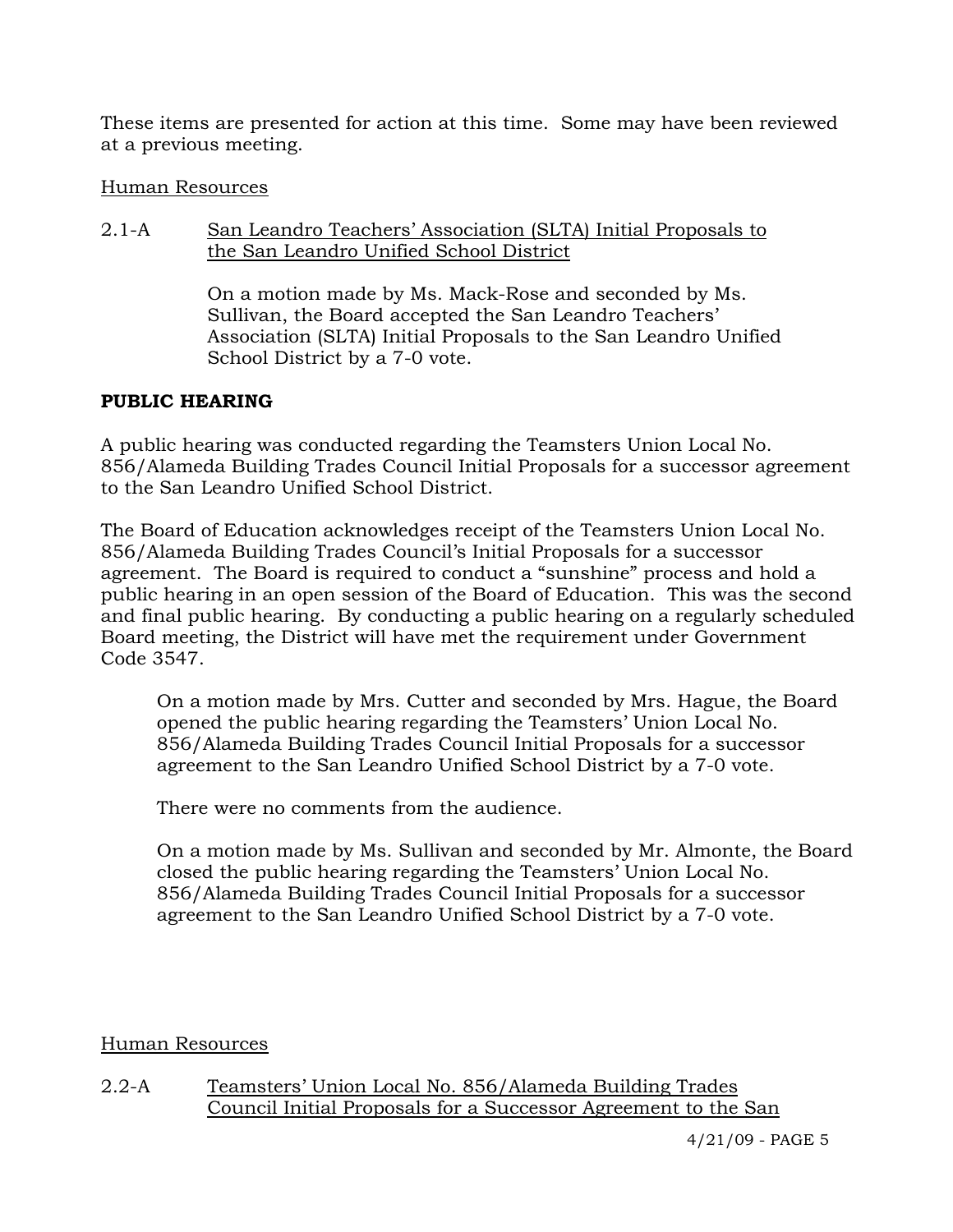# Leandro Unified School District

On a motion made by Mrs. Hague and seconded by Ms. Mack-Rose, the Board accepted the Teamsters' Union Local No. 856/Alameda Building Trades Council Initial Proposals for a successor agreement to the San Leandro Unified School District by a 7-0 vote.

#### **REPORTS**

- 1) Correspondence Clerk Cutter reported receipt of the following emails from March 16, 2009, to April 21, 2009: From Vonalee Tageson regarding cuts to Accounts Payable Tech job; from Anthony Farley, Sean Tobin, Andrew Fisher, William Clark, Traci Jacobsen, William Clark, Traci Jacobsen, Jan Othen, Joellen Thompson, Lynda Campfield, Roxanne Ansolabehere, Cyntha Schulz, Rochelle Lokting, Heather Payne, Tamesha Wise, Wanda Armstrong, and Sam Lucero regarding Budget Cuts – Counselors AB 1802 funding; from Jon Sherr regarding letter regarding the non re-elect of an employee, last communication to SLTA members, and SLTA letter concerning calendar bargaining; from Colleen Hess regarding across the Board cuts & advocating furlough days; from Mike Walbridge regarding Wilson multicultural event; from Pamela Lowe regarding Roosevelt's Spring concert – Susan Dent's success as music teacher; from Belen Magers regarding LINKING LEGACIES: Cesar Chavez Day Peace and Non-Violence Rally at Muir; from Audrey Brown regarding thanks to administration for restoring block grant for Visual and Performing Arts; from Stephen Cassidy regarding Fiscal Report – School Service Vol. 29 regarding the upcoming election 1A-1F; Maureen Forney regarding urging support for AB 12 supporting foster children to age 21 and AB 12 Information regarding San Leandro Fire Academy for underrepresented youth; from Carol Delton regarding follow-up budget questions and urging more cuts in Tier III sweeps, questions regarding CSBA online agenda support; from Yvonne Day regarding upgrade your school kitchen: funding available; from Hendy Huang regarding the importance of Adult School to Non-English speaking citizens.
- 2) Student Board Member Report There was no report.
- 3) Union Representative Reports

Mark Hamilton, member of the San Leandro Teachers' Association (SLTA) Executive Board, shared a communication from SLTA President Jon Sherr regarding financial issues at the District. He also invited the Board to join SLTA in a phone banking effort regarding Propositions 1A-1F appearing on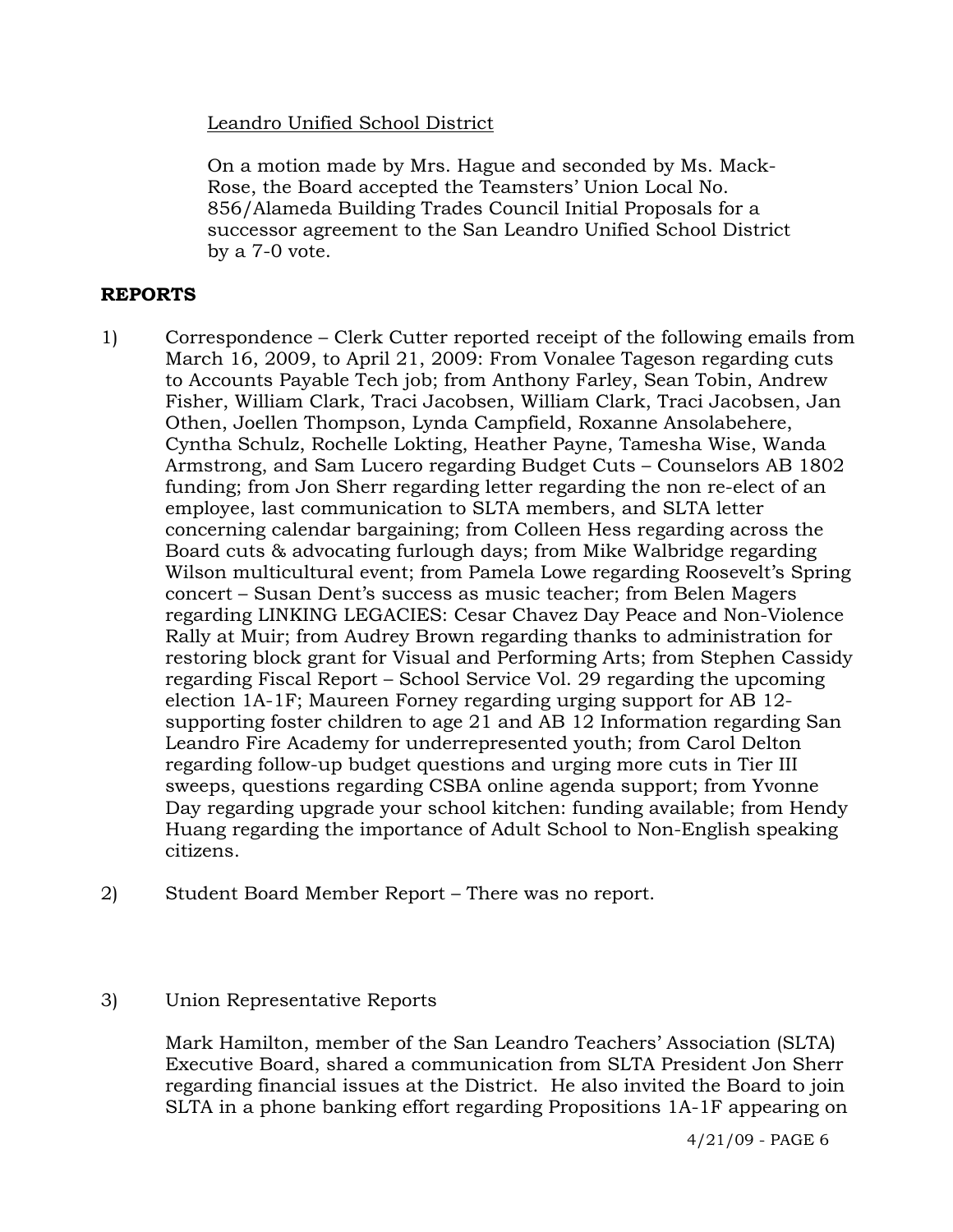the Special May ballot. The event will take place after school beginning next week on Wednesdays and Thursdays from 4-6:45 p.m. at the CTA office at 14523 Catalina Street, Suite A.

Tom Anderson, San Leandro Management Association member, provided an overview of the association's current focus, the District administration receiving special recognition from their colleagues and Special Education Services. Highlights included:

- STAR Testing is in progress for students in grades 2-11
- The following administrators will be recognized at the ACSA Region 6 Awards Dinner on April 24 in Concord:
	- ∗ Chris Lim, Outstanding Superintendent
	- ∗ Mike Walbridge, Outstanding Elementary Principal
	- ∗ Samuel Goldman, Outstanding Administrator in Special Education
	- ∗ Tom Anderson, Outstanding Central Office Administrator

In addition Superintendent Lim was named "Superintendent of the Year for Region 6"

- 4) Superintendent's Report Superintendent Lim provided the following report:
	- STAR testing was now in progress, noting that because of the budget situation breakfast would not be served as in the past.
	- She spent the morning with San Leandro Mayor Santos and a representative from Barbara Boxer's office visiting a classroom at Lincoln Continuation School. Students were given an opportunity to ask questions.
	- "The Little Shop of Horrors" is being presented at San Leandro High School.
	- San Leandro High School will be participating in the Every 15 Minutes program on April 30 and May 1<sup>st</sup>. The program's goal is educating teenagers about the dangers of drinking and driving in addition to riding in vehicles with those that have been drinking. The Superintendent encouraged the Board to attend at one of the two days if they could.
	- The Southern Alameda County Alliance of African American Educators (SACAAAE) Celebration was held on April 19 where nearly 350 African American students (46 from San Leandro Unified) were honored, noting that Trustee Sullivan made a

4/21/09 - PAGE 7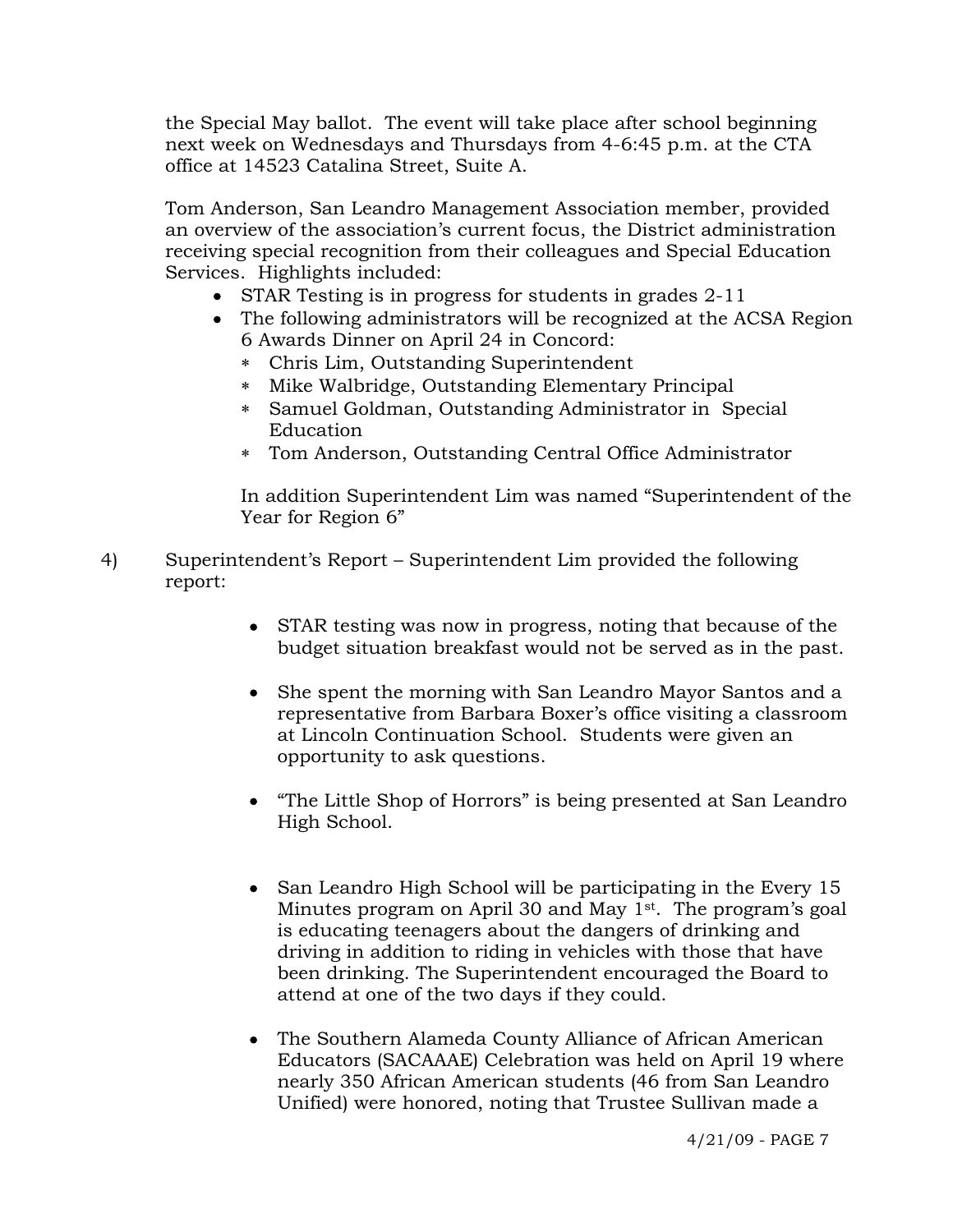presentation. The District will hold a District-wide (students in grades 5-Adult) African American Achievement Night on May 12, 6:30-8:30 p.m. at the Marina Community Center.

• The San Leandro Chamber of Commerce is sponsoring a *Monte Carlo Night*, May 14, in Alameda, benefitting the San Leandro and San Lorenzo Unified School Districts. A flyer announcing the event will be sent to all the schools.

Superintendent Lim asked that the meeting be adjourned in memory of Communication Outreach Special Robin Michel's mother, Sharon Varley Mattson, who passed away on March 20, 2009.

# 5) Board Committee Reports

- City/District Liaison Mr. Katz-Lacabe reported that the committee met on March 19 and received budget updates from the District and City, and discussed the solid waste services contract.
- Curriculum Mrs. Hague reported that Assistant Superintendent Cindy Cathey would be emailing future dates and times for the committee to discuss year-end curriculum business.
- Facilities/Technology Mrs. Cutter reported that the committee met on April 2 and discussed the San Leandro High School Library Expansion construction contract, and the solid waste disposal and recycling services.
- Finance Mrs. Prola reported that the committee met on April 15 and at the request from the Board, discussed and reviewed the priorities for restoration of budget reductions. The discussion on the use of the \$10,000 decrease of Board stipends for training will be discussed at their next meeting.
- Policy Ms. Mack-Rose reported that the committee met on April 16 and discussed proposed changes to Board Policy and Administrative Regulations 1312.3 Uniform Compliant Procedures, and Administrative Regulations 1312.4, Exhibits  $E(1)$  1312.4 and  $E(2)$  1312.4 Williams Uniform Complaint Procedures. The committee will discuss and review the policy regarding Board stipends at their next meeting.
- 6) Board Representatives' Reports
	- Alameda School Boards Association Ms. Sullivan reported the association met on March 19 and discussed a parcel tax, with districts' suggesting steps to take for a successful measure passage. The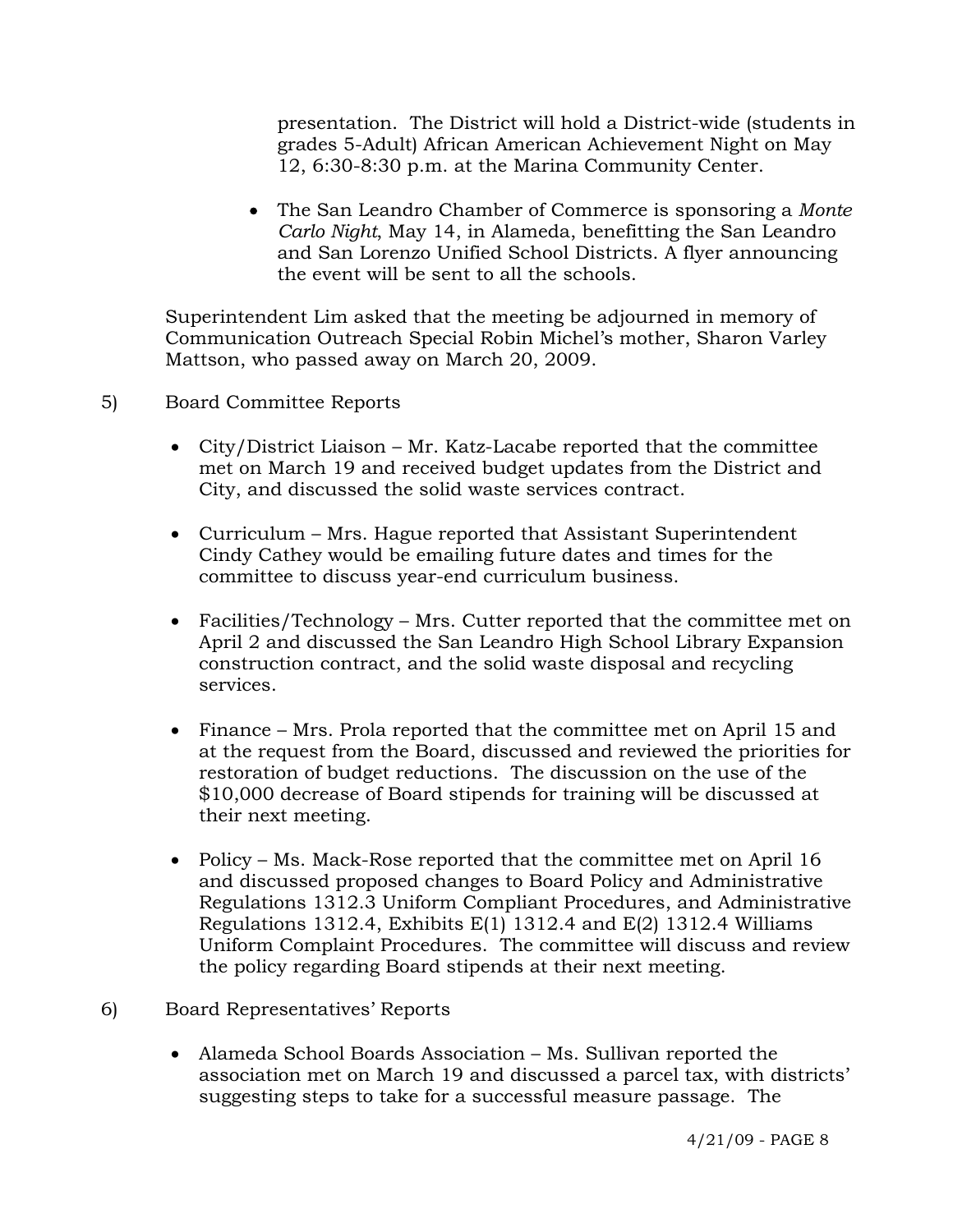expulsion rate will be discussed at the next meeting.

• Eden Area Regional Occupational Program (ROP) – Mr. Almonte reported that the ROP was visited by a Western Association of Schools and Colleges (WASC) Accrediting Commission of Schools team. He said that the WASC team will be reporting out on Wednesday, April 22.

# **CONSENT ITEMS**

Ms. Prola requested that 1.3-C, Approval of Board Minutes – March 12, 2009, 2.3- C to 2.6-C, Resolution #09-25, Day of the Teacher, Resolution #09-26, School Nurses' Day, Resolution #09-27, Classified School Employees' Week, and Resolution #09-24, Management Employees' Week be pulled.

Mrs. Cutter asked that 1.4-C, Approval of Board Minutes – March 17, 2009, and 1.5-C, Approval of Board Minutes – March 31, 2009, be pulled.

Ms. Mack-Rose requested that 2.1-C, Acceptance of Personnel Report be pulled. In response to Ms. Mack-Rose, Assistant Superintendent Cindy Cathey explained that Consent Item 3.4-C, Recommendation for Readmission from Expulsion for student E09-08/09, would be pulled because no action was required.

# General Services

| $1.1-C$         | Approval of Board Minutes – March 3, 2009 |
|-----------------|-------------------------------------------|
| $1.2-C$         | Approval of Board Minutes – March 9, 2009 |
| Human Resources |                                           |
| $2.2 - C$       | Renewal of Student Teaching Agreements    |

# Educational Services

- 3.1-C Acceptance of Donations
- 3.2-C Non-Public School Contracts
- 3.3-C Recommendation for Readmission from Expulsion for student E13- 07/08
- 3.5-C Proposed Changes to Board Policy 1312.3 and Administrative Regulations 1312.3, Uniform Complaint Procedures
- 3.6-C Proposed changes to Williams Uniform Complain Procedures, Administrative Regulations 1312.4, Exhibit (1) 1312.4 and Exhibit (2) 1312.4

4/21/09 - PAGE 9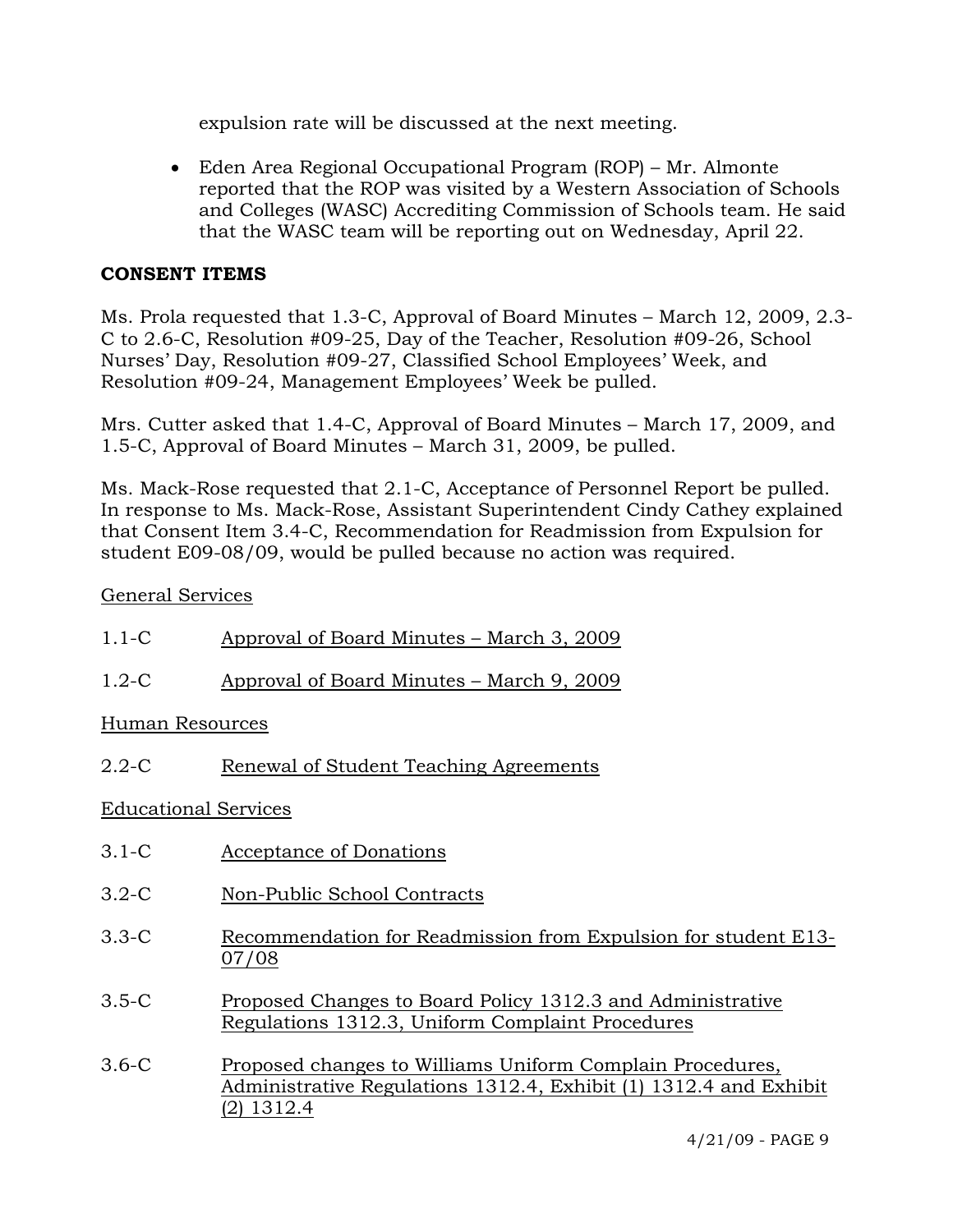# Business Operations

- 4.1-C Ratification of Payroll
- 4.2-C Approval of Bill Warrants
- 4.3-C Intra-Budget Transfers
- 4.4-C Resolution #09-23 to Declare Certain Equipment Surplus and/or Obsolete
- 4.5-C Independent Auditor Contract Renewal Perry-Smith, LLP

# Facilities and Construction

5.1-C Construction Contract with Sequoia Pacific Builders, Inc. for the San Leandro High School Library Expansion

On a motion made by Mrs. Hague and seconded by Mrs. Cutter, the Board approved the remaining consent items by a 7-0 vote.

### General Services

- 1.3-C Approval of Board Minutes March 12, 2009
- 1.4-C Approval of Board Minutes March 17, 2009

On a motion made by Mrs. Cutter and seconded by Mrs. Prola, the Board approved the Board minutes from March 17, 2009, as amended by a 7-0 vote.

# 1.5-C Approval of Board Minutes – March 31, 2009

Mrs. Cutter noted that on page 2 of the minutes, a description of the Board Orientation was not listed. She asked that it be noted that the Board Orientation was on Measure B.

On a motion made by Mrs. Cutter and seconded by Mr. Almonte, the Board approved the Board minutes from March 31, 2009, as amended by a 7-0 vote.

#### Human Resources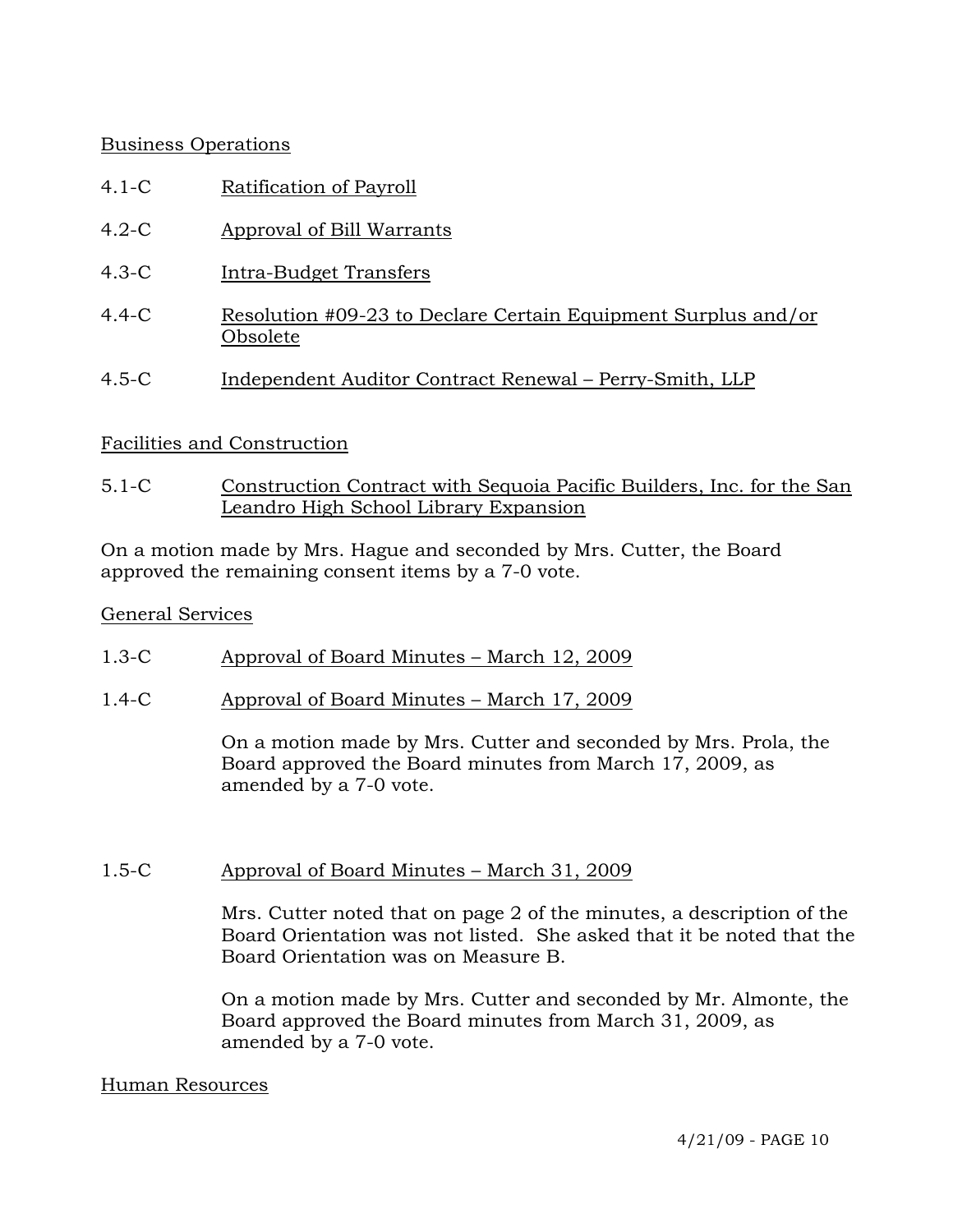### 2.1-C Acceptance of Personnel Report

Ms. Mack-Rose raised a question regarding the FTE for those SLTA members participating in the Willie Brown-Pre-Retirement Part-Time Employment. It was explained that the FTE represented the amount of the reduction from their full time position.

On a motion made by Ms. Mack-Rose and seconded by Mrs. Hague, the Board accepted the Personnel Report as submitted by a 7-0 vote.

With regards to Consent Item 2.3-C, Resolution #09-25, Day of the Teacher; 2.4- C, Resolution #09-26 School Nurses' Day; 2.5-C, Resolution #09-27 Classified School Employees Week; and 2.6-C, Resolution #09-24 Management Employees Week, Mrs. Prola felt that there should some sort of standardization/consistency in the format, such the number of "bullets". It was agreed that the resolutions would be pulled, and that the Communication committee would meet and discuss/revise the wording, and bring them back for consideration at the next meeting.

### Educational Services

3.4-C Recommendation for Readmission from Expulsion for student E09- 08/09

This item was pulled because action was not required.

# **CONFERENCE ITEMS**

#### General Services

#### 1.1-CF Contract between California School Boards Association (CSBA) and San Leandro Unified School District for Agenda *Online* Service

The Board discussed and considered approving the contract between California School Boards Association (CSBA) and San Leandro Unified School District for Agenda *Online*, a web-based application and hosting service to be used by the District to facilitate the development and distribution of board meeting agenda packets by enabling the District to create board meeting agendas, attached or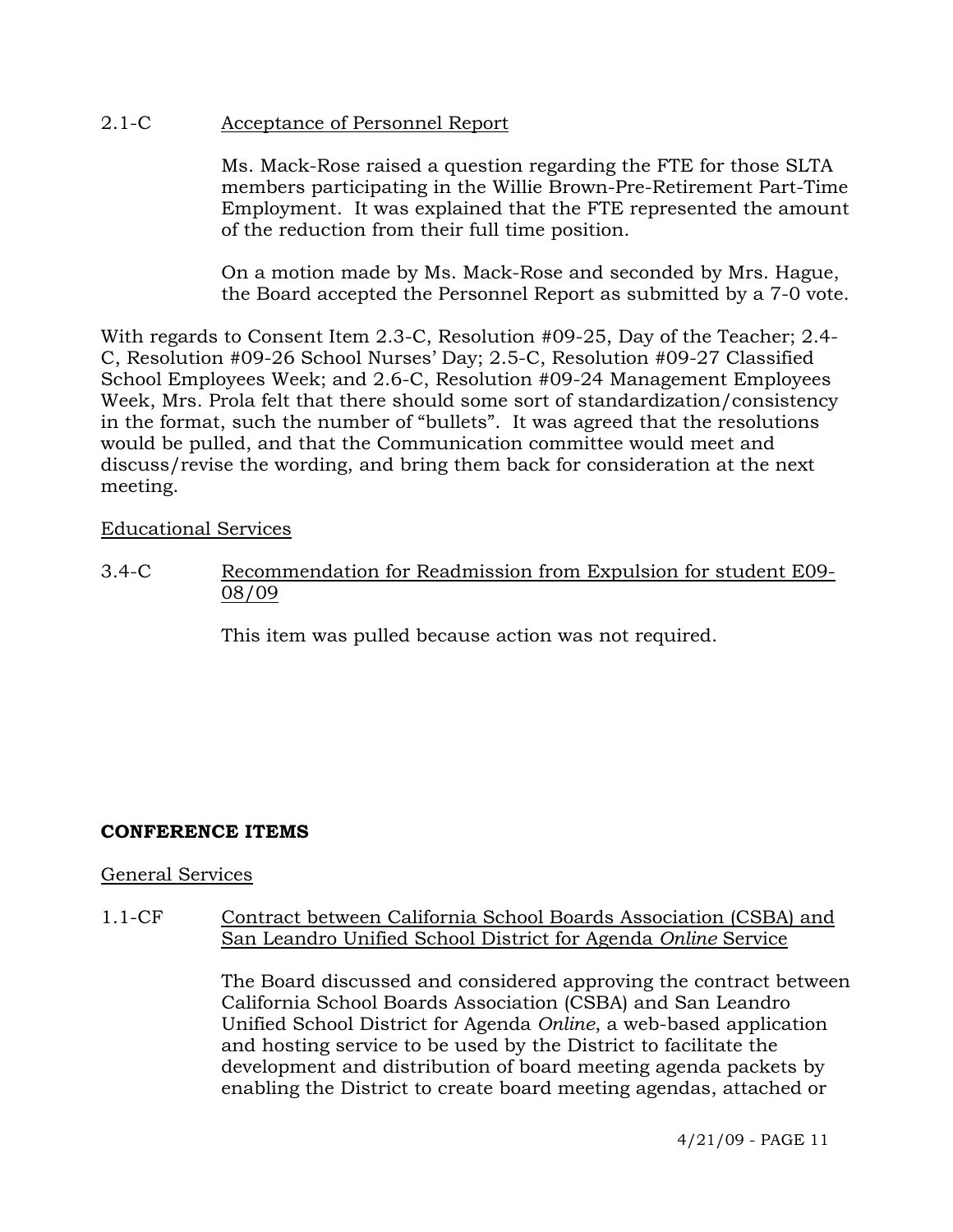link supporting documents, record minutes and publish the items on the web.

Superintendent Lim provided additional comments regarding this service, noting that CSBA would conduct a hands-on session in three groups:

- Group 1: All administrators and backup person(s) (about 3-4 hours)
- Group 2: Cabinet plus administrative assistants who will be submitting and/or reviewing agenda items (1 hour)
- Group 3: Board members (1 hour)

Key benefits included

- Communicate to the community with public access to agenda and minutes
- Save staff time and resources
- Reduction in paper cost
- Accessible anywhere you have the Internet

The Superintendent also noted that through a recent donation from Safeway, laptops would be set aside for Board members to bring to the meeting, noting that "hard copies" of the agenda would no longer be provided for the members.

In response to a question raised by Mr. Katz-Lacabe, currently CSBA does not have features that will allow Board members to receive agendas and/or board packets automatically via email or RSS notifications, adding that the CSBA Governance Technology Trainer, Stanley Lovely, said that proactive emailing of the Board packet by the system may infringe on the Brown Act.

The Board raised several questions. A particular concern focused on not receiving a "hard copy" of the Board packet, and lack of technical skills to access the information.

The Board also commented that while "going green" was important, and the District would experience some cost savings, hard copies would still be needed at the door of the meeting for the public who do not have on-line access.

Following the discussion it was the consensus of the Board to table this item, have staff follow-up on the questions and concerns raised, and resubmit the proposal at the May 5 Board meeting for consideration.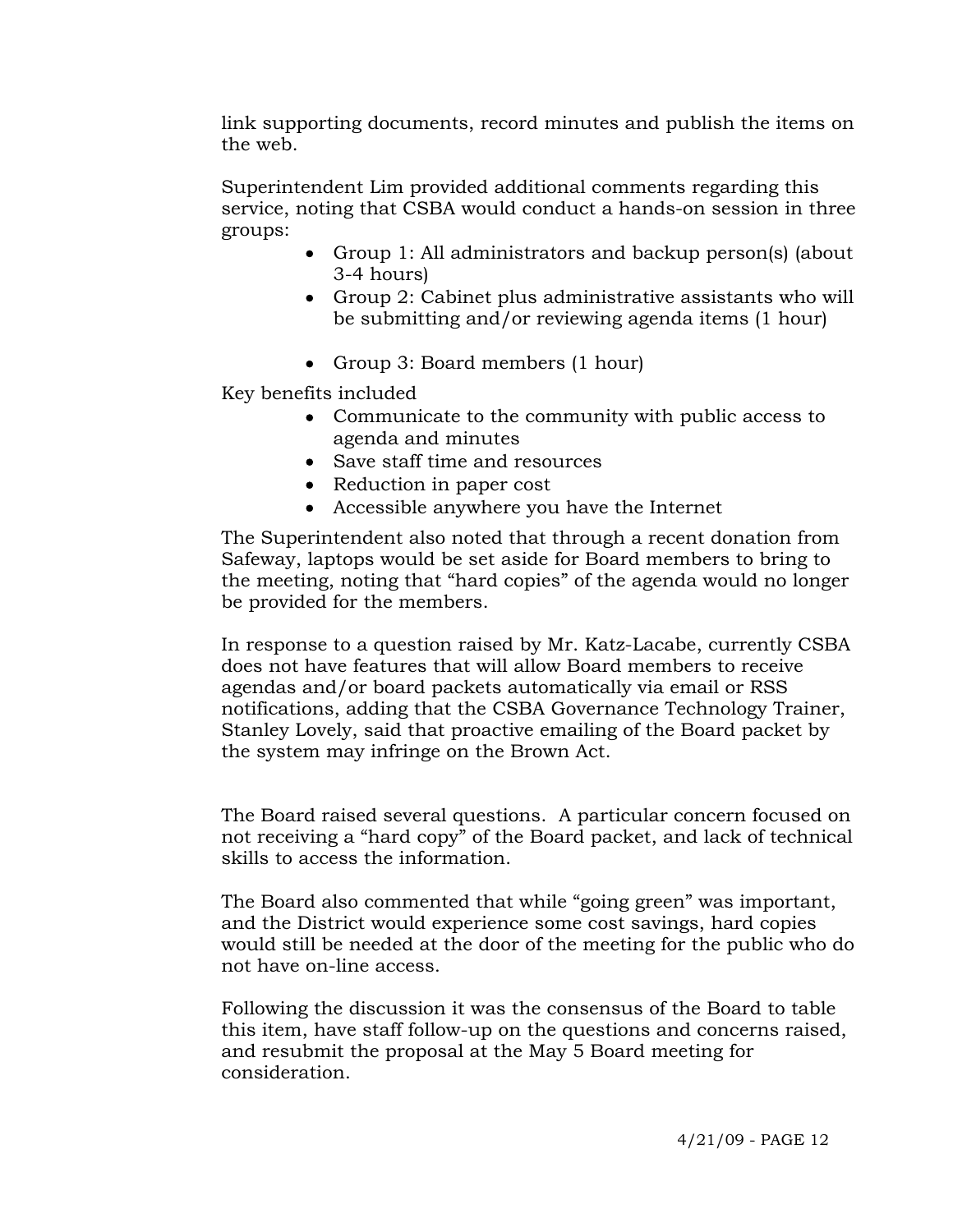At 10:27 p.m., on a motion made by Mrs. Cutter and seconded by Mrs. Prola, the Board extended the meeting to 10:45 p.m. by a 7-0 vote.

# **INFORMATION ITEMS**

### Educational Services

3.1-I The Board received for information and review the Williams Uniform Complaints (included Valenzuela Settlement requirements) Quarterly Report for the period January through March 2009.

### Business, Operations and Facilities

4.1-I Miscellaneous Receipts

Miscellaneous receipts in the amount of \$44,431,398.55 have been deposited in the Treasury of Alameda County.

- 4.2-I The Board received for information and review the Investment Report for February 2009.
- 4.3-I The Board received for information and review the Budget Development and Staffing Timelines for FY 2009-10.

# **ADDITIONAL SUGGESTIONS AND COMMENTS FROM BOARD MEMBERS**

• Mrs. Prola reported that she has requested that the Facilities and Technology Committee discuss and consider naming rights (specifically naming one of the buildings on the new 9th grade campus after Lead Custodian Billy Campbell at their next meeting on April 23.

Mrs. Prola reported that Ms. Mack-Rose and she attended a California School Boards Association (CSBA) workshop on April 20 regarding evaluations of Superintendents and Board self-evaluations. Mrs. Prola suggested that Ms. Mack-Rose and she could develop a plan and bring it to the Board sometime in August.

• Mrs. Cutter would like the District to explore a full-day kindergarten.

She reported that Mary Styner would like to make a presentation on the Business Academy.

Mrs. Cutter would like the Facilities and Technology Committee to revisit the Davis Street contracts.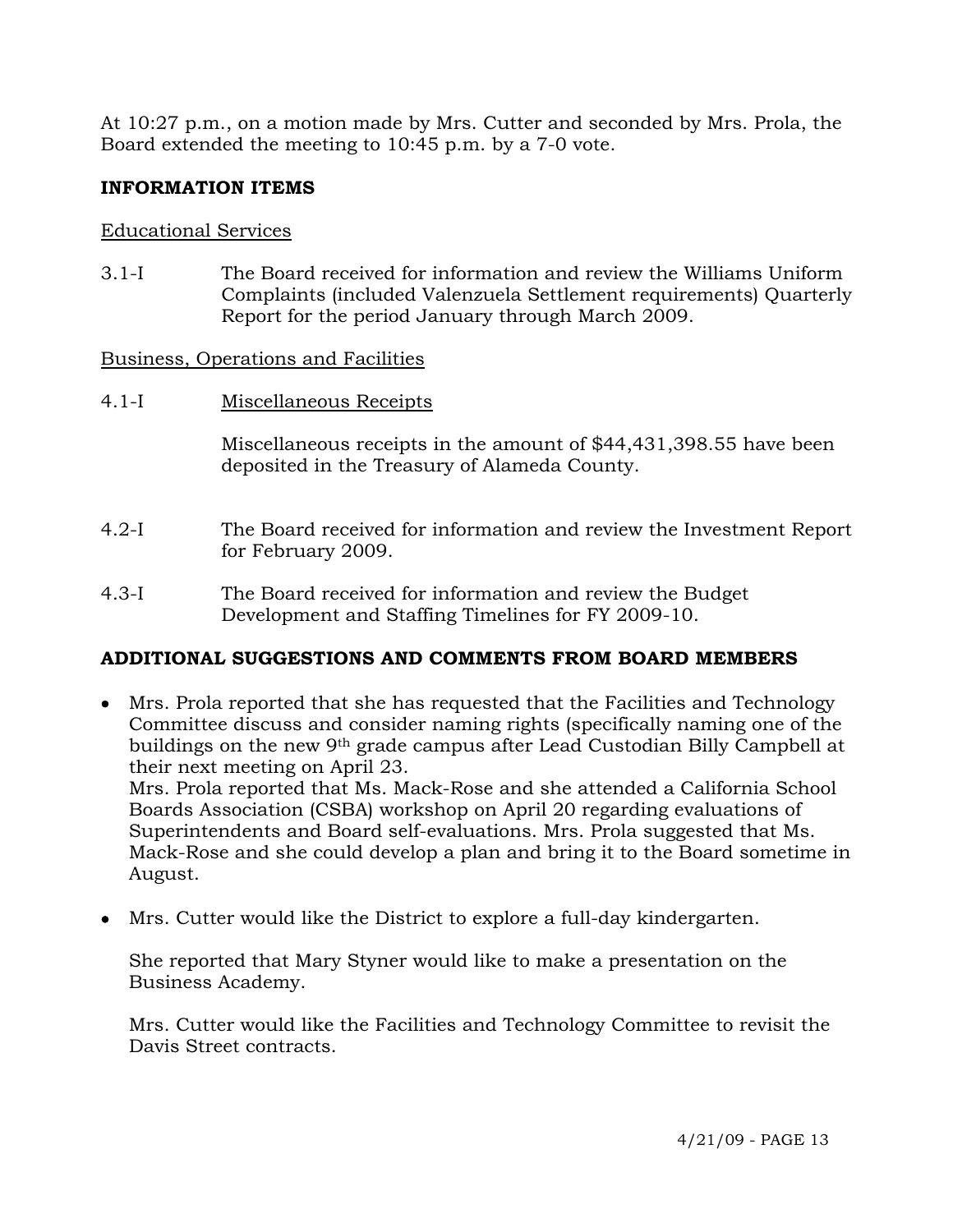She asked for an update from the high school athletic department on the "Pay to Play."

Mrs. Cutter asked that the Superintendent look into the impact to the District should the City close Farrelly Pool.

She would also like to have the Board discuss "Union Representative Reports" (which appears on the Board agenda) and how the process can be more productive.

• Mrs. Hague asked if there was a date set for the opening of the District Parking Lot at San Leandro High School and what type of celebration was planned.

She wanted to know if a date had been set for the next City/District Liaison committee meeting, suggesting that a more regular schedule be put in place.

Mrs. Hague encouraged the Board to attend San Leandro High School's performance of "The Little Shop Horrors".

- Mr. Almonte thanked Assistant Superintendent Chin-Bendib for her assistance with regards to his meeting with the City engineer regarding his accident that occurred at the corner of 138th Avenue and Bancroft Avenue last February. He reported that, following the meeting, the City would expedite painting the pavement at that intersection which will assist in the safety of District students and traveling public.
- Ms. Sullivan was a presenter at The Southern Alameda County Alliance of African American Educators (SACAAAE) Fifth Annual Cultural Pursuits Student Achievement Awards on April 19, reporting that it was well attended; however, noted that it was quite disheartening that San Leandro High School did not submit any names of students to be recognized. She hoped that next year, it would be different. She asked for consensus to have representatives from the parent equity groups come to the Board meeting at the end of May and share what their sites are doing around equity.
- Ms. Mack-Rose attended the 2<sup>nd</sup> Washington Kids "Save the Planet' Festival.

She asked that the Board receive monthly ADA reports.

Stressing the importance of showing their support for students and schools, she offered (and the Board agreed) to coordinate and maintain a calendar of various District events to ensure that there would be Board representation at every those events.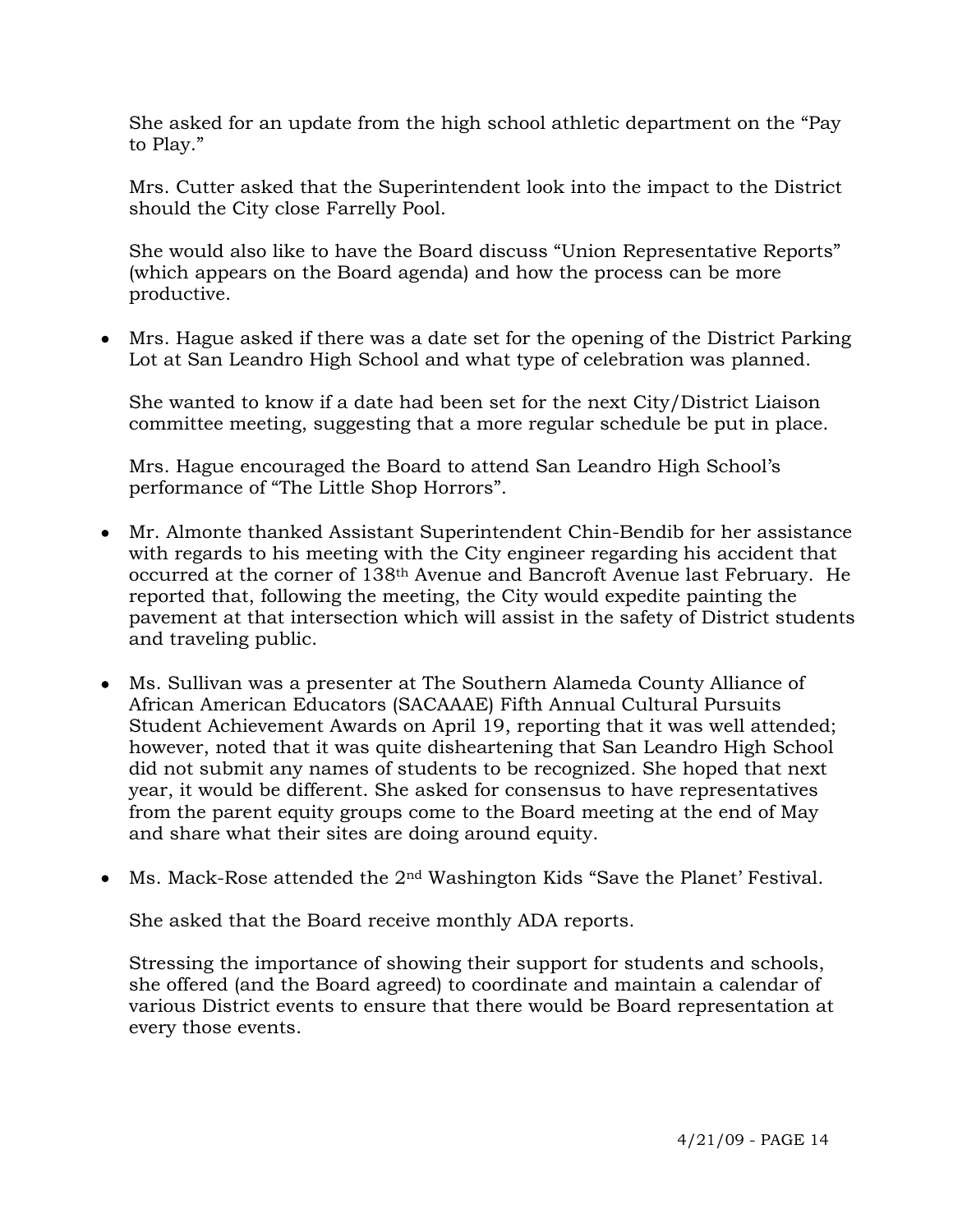Ms. Mack-Rose would like the District to host and conduct the next meeting of the City/District Liaison Committee, with the focus on partnerships. President Katz-Lacabe said that he had already instructed staff to alternate the meeting venues between the City and District and who leads the meeting in an effort to improve how the meetings function.

She said that she was looking forward to the Phase IV discussion on the Flexibility Transfers.

She also reiterated the importance of having a restoration priority list in place despite budget uncertainties. She asked for and received consensus from the Board to have the Finance committee develop a priority list, should funding become available, even though the budget numbers were not in place.

It was the consensus of the Board to have the Communication committee meet and review the resolutions recognizing the Day of the Teacher, School Nurses' Day, Classified Employees Week, and Management Employees' Week and bring them back for Board consideration.

At 10:45 on a motion made by Mrs. Cutter and seconded by Mrs. Hague, the Board adjourned into closed session in memory of Sharon Varley Mattson, mother of Robin Michel, Communication Outreach Specialist, for the District by a 7-0 vote.